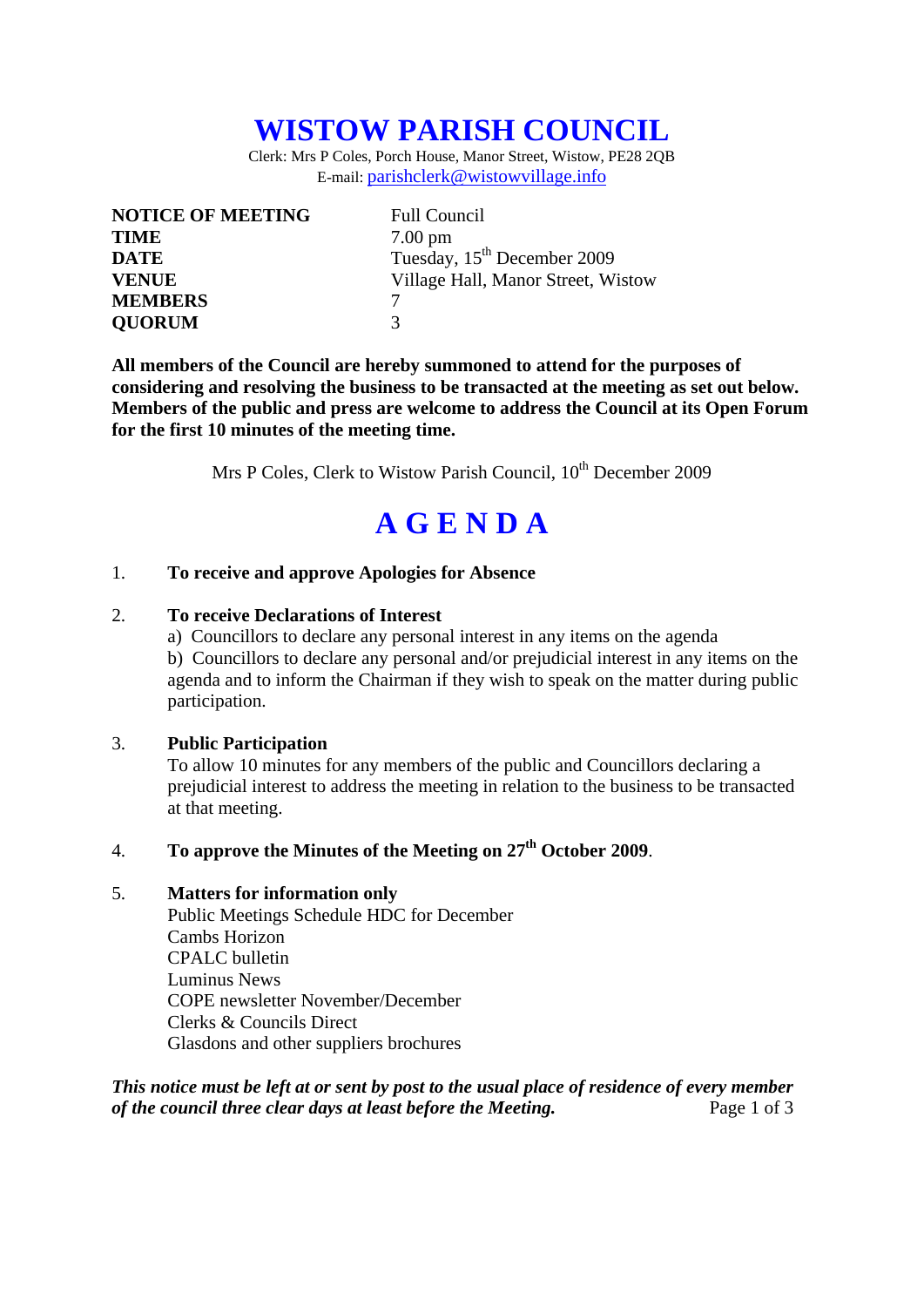#### Page 2

#### 6. **Community Liaison Officer**

Any Police or Crime issues to be discussed? Details of the new Neighbourhood Forums in Huntingdonshire

#### 7. **To receive reports from County and District Councillors**

Mr V Lucas Mr P Bucknell Mr P Ward

#### 8. **Finance**

| a) to approve the Financial Statement                                               |         |
|-------------------------------------------------------------------------------------|---------|
| b) to approve payment of outstanding amounts :                                      |         |
| Lee Gray $-$ grass cutting                                                          | £122.22 |
| Mrs P Coles – November salary (rates as per minute no. 8e                           |         |
| of the meeting dated the $15/12/09$ )                                               | £277.60 |
| Ray Burton Services – replace see saw seats                                         | £ 25.00 |
| Moore Stephens – auditors                                                           | £166.75 |
| Stationary $-$ ink cartridges                                                       | £39.98  |
| c) to review cash flow and resolve anticipated issues                               |         |
| d) Update on change of bank account                                                 |         |
| e) New payscale for Parish Clerks – increase form £8.26 per hour to £8.344 per hour |         |
| wef $1/4/09$ and resultant back pay of £17.68                                       |         |

#### 9. **Correspondence**

Countywide Advisory Freight Map Cambs Acre – Parish Plan advisor Flood Forum information CAB – request for donation Cambs County Council – Salt bin offer

## 10. **To consider any Planning Applications received**

0901439FUL/0901440LBC – Extension to side and rear, Village Hall, Manor Street, Wistow 0900342OUT RAF Upwood, Ramsey Road, Bury – Appeal 0900661FUL – Land at Valiant Square, Upwood - Appeal

## 11. **Annual Return for the Year ended 31st March 2009**

 The annual audit is now closed and paper work returned. Once Councillors have seen the forms it will be displayed on the notice board for a period of 14 days.

## 12. **Parish Plan Action Plan Working Parties Feedback and Updates**

| Ms Rice/Ms Robinson/Mr Carter |
|-------------------------------|
| Ms Robinson                   |
| Mr Cook                       |
| Dr Farrar/Mr Williams         |
| Mr Leigh/Mr Cook              |
|                               |

#### *This notice must be left at or sent by post to the usual place of residence of every member of the council three clear days at least before the Meeting***.** Page 2 of 3